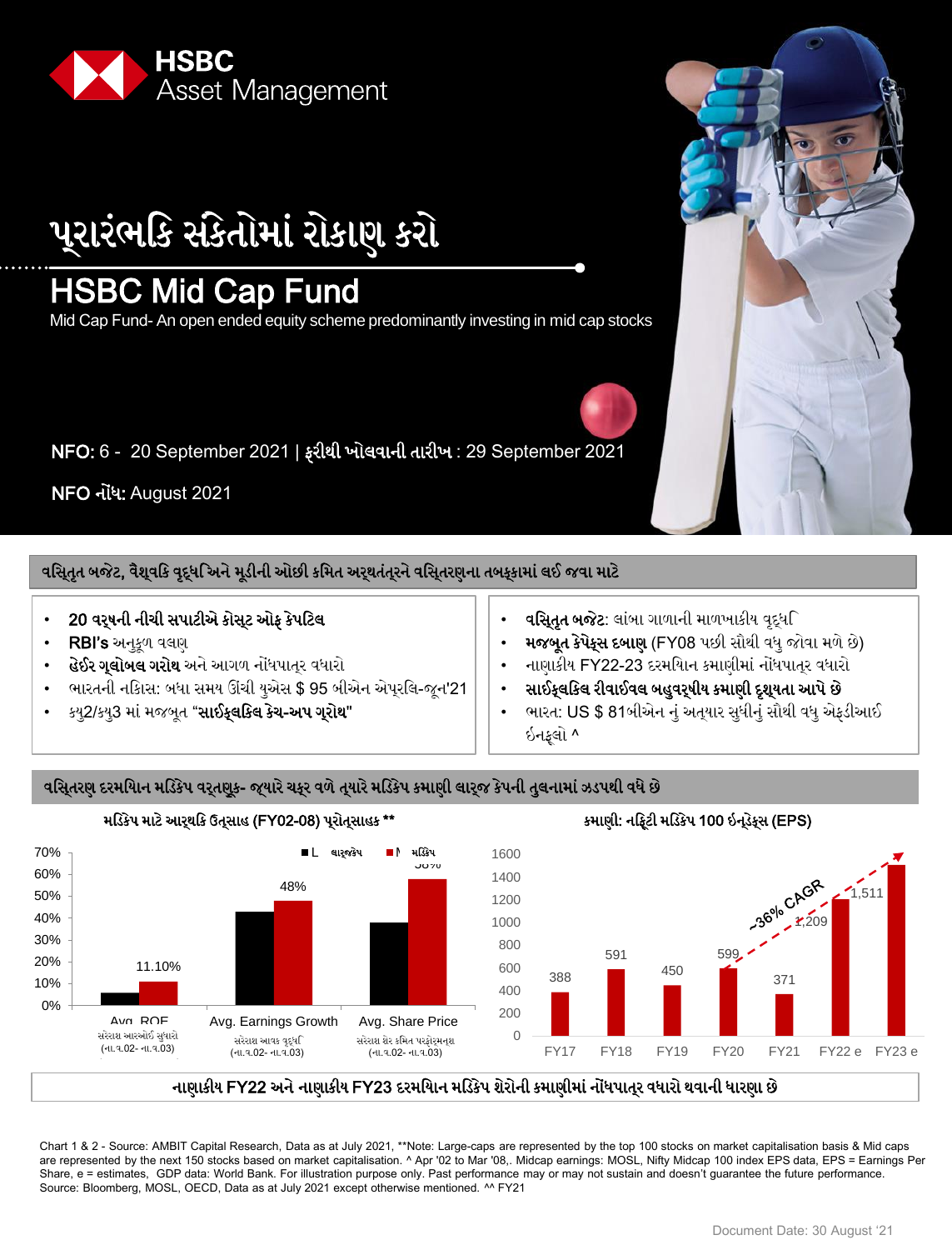### વસિતરણમાં વર્કિ્ષેપ (+ 'નવીન વર્કિ્ષેપ') - ભુતકાળમાંથી શીખવું

2008:વસિ્તરણમાં વર્ક્ષિપ ભારતની કેટલીક મોટી કંપનીઓ વકિસતિ કરી દા.ત. બજાજ ફાઇનાન્સ



### સંકુરમણ તબકુકો વાસુતવકિ તક પૂરી પાડે છે - મડિ કેપુસને તેમના જીવન ચકુરના પુરારંભકિ તબકુકે ટેપ કરવાની જરૂર છે



પ્રારંભકિ સંકેતોમાં રોકાણ કરો: આ શેરોમાં રોકાણનું મૂલ્**ય તેઓ ઇન્**ડેક્સમાં દાખલ થાય તે પહેલાં છે અને પછી નહીં!

Journey of Bajaj Finance Charts: Source: Bloomberg, Data as of 31 July 2021, The above chart and names of the stock is provided for illustration purpose only. Past performance may or may not sustain, past performance does not guarantee the future performance

Market Cap as on 1: 9-03-09, 2: 31-07-10, 3: 28-08-17, Returns: 4: From 1-08-10 to 31-08-17, Mid caps - In India, companies listed on the stock exchanges between 101st - 250th in terms of full market capitalization are called Mid Cap companies (Mid Cap stocks). The above information are for illustrative purpose only and it should not be considered as investment research, investment recommendation or advice to any reader of this content to buy or sell investments. The Fund may or may not have any future position in these stocks.

Transition phase charts: Source: Bloomberg, Data as at July 2021, For Price performance (Aggregate average returns) of all Nifty entrants data from 1 Jan 2001, CAGR returns for 3 year period; T is the date of inclusion in Nifty50, T - 1 (1year prior to inclusion), T - 3 (3 year prior to inclusion), T + 1 (1year after inclusion), T + 3 (3 years after inclusion). Some of the recently entered Nifty50 stocks have not completed 3 years period but their 1 year performance included. Past performance may or may not sustain and doesn't guarantee the future performance. The fund may or may not have future potion in these stocks.

The above information are for illustrative purpose only and it should not be considered as investment research, investment recommendation or advice to any reader of this content to buy or sell investments.

### નફ્ટિી પૂરવેશ કરનારાઓની કમિતનું પૂરદરૃશન (સરેરાશ) ટાઈટન: પહેલા અને પછી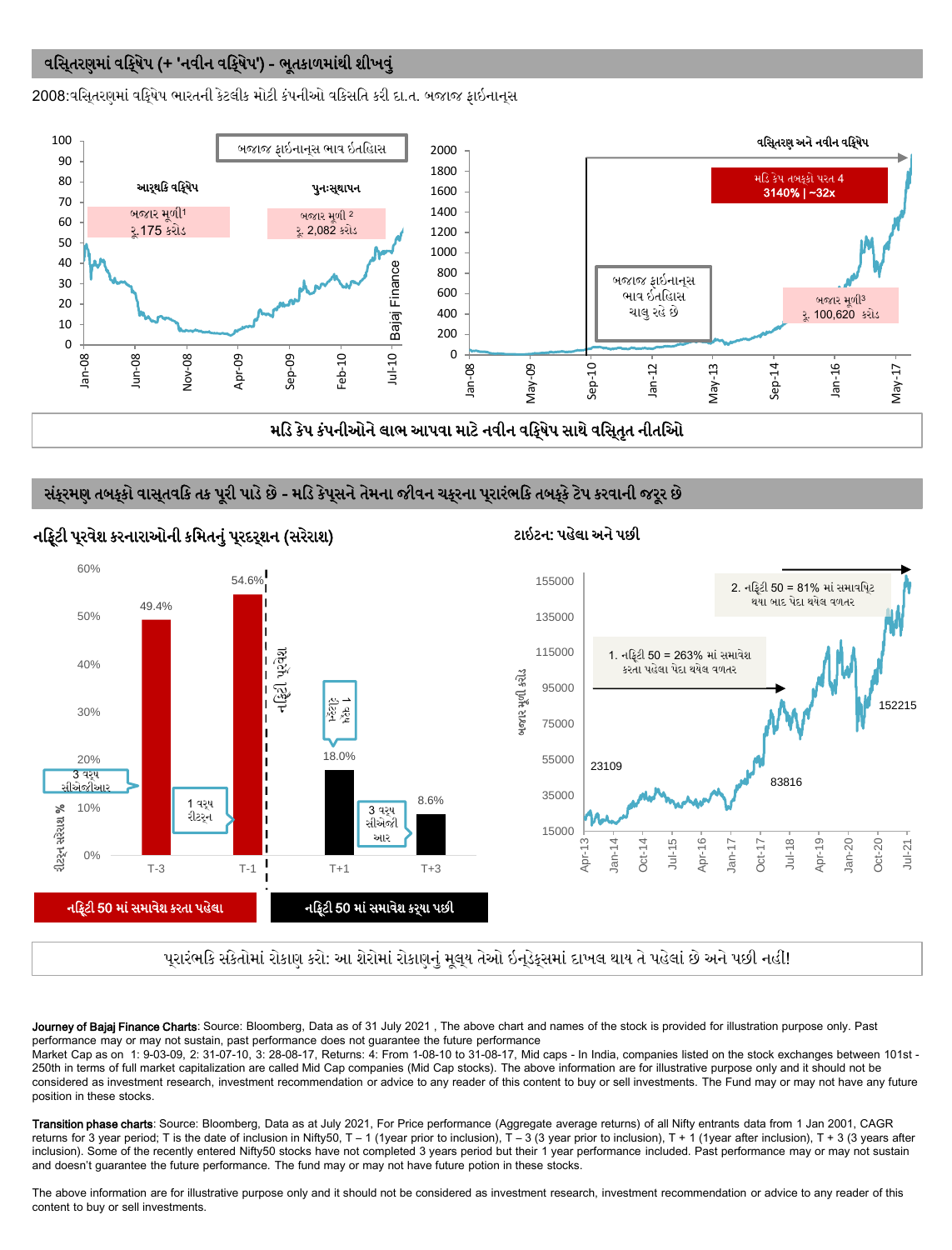### 5 વરૂષના સમયગાળામાં ગુણાંકમાં પુરદરૃશન



# ટોપ 100 માંથી 23# અને નેક્સુટ 150 માંથી 44# નફ્ટિી 500 ના શેરોએ છેલુલા પાંચ વરૃષમાં 2x વળતર આપ્**યું** છે

### સુમોલ કેપૂસના સ્**વાદ સાથે ગુણવત્**તાયુક્ત મડિ કેપૂસ - આલ્<sub>રી</sub> ઉત્**પન્**ન કરવાની મોટી સંભાવના ધરાવે છે



### વસિ્તરણ, વર્દ્દિષેપ અને ગુણવત્તા પર ધ્યાન કેન્દ્રતિ કરવાથી HSBC Mid Cap Fund (HMF) આલ્ફા પેદા કરી શકે છે

- HMF ને વસિતરણ ચકરની શરઆતમાં તાજા પોરટકોલયોિના નરિમાણથી લાભ થવાની અપેકષા છે
- નાના કેપ્સના સ્વાદ સાથે ગુણવત્**તાયુક્ત મડિ કેપ્**સ HMF ને આલ્ફા ઉત્પન્ન કરવામાં મદદ કરી શકે છે
- આ ફંડ આઇપીઓ સાથે નવીન વકિૃષેપ અને નવા યુગના વયવસાયોમાં તકો શોધી શકે છે
- HMF મેક ઇન ઇનડયાિ અને નકાિસ જેવી થીમસનં પણ અનવેષણ કરી શકે છે

Multibagger opportunities: Source: Bloomberg, Data as at July 2021, \* #Nifty 500 index data, Top 100 stocks of Nifty 500, Next top 150 stocks of Nifty 500 in terms of market capitalisation.

The above data is provided for illustration purpose only. Past performance may or may not sustain and doesn't guarantee the future performance.

Quality Mid caps: Source – HSBC Asset Management India, For illustration purpose only., ^4Q approach – refer to page 4 for details on 4Q approach.

1. Mid Cap Fund – An open ended equity scheme predominantly investing in mid cap stocks

^The scheme has a flexibility to invest anywhere between 65% to 100% in mid cap stocks and upto 35% in debt & money market instruments and stocks other than mid cap stocks i.e. small and large cap stocks. Also the scheme has a provision to invest upto 10% in Units issued by REITs and InvITs. Refer Scheme Information Document for complete investment universe and asset allocation of HSBC Mid Cap Fund. The above view/strategy is as per current view of the investment team and this is subject to change without any notice.